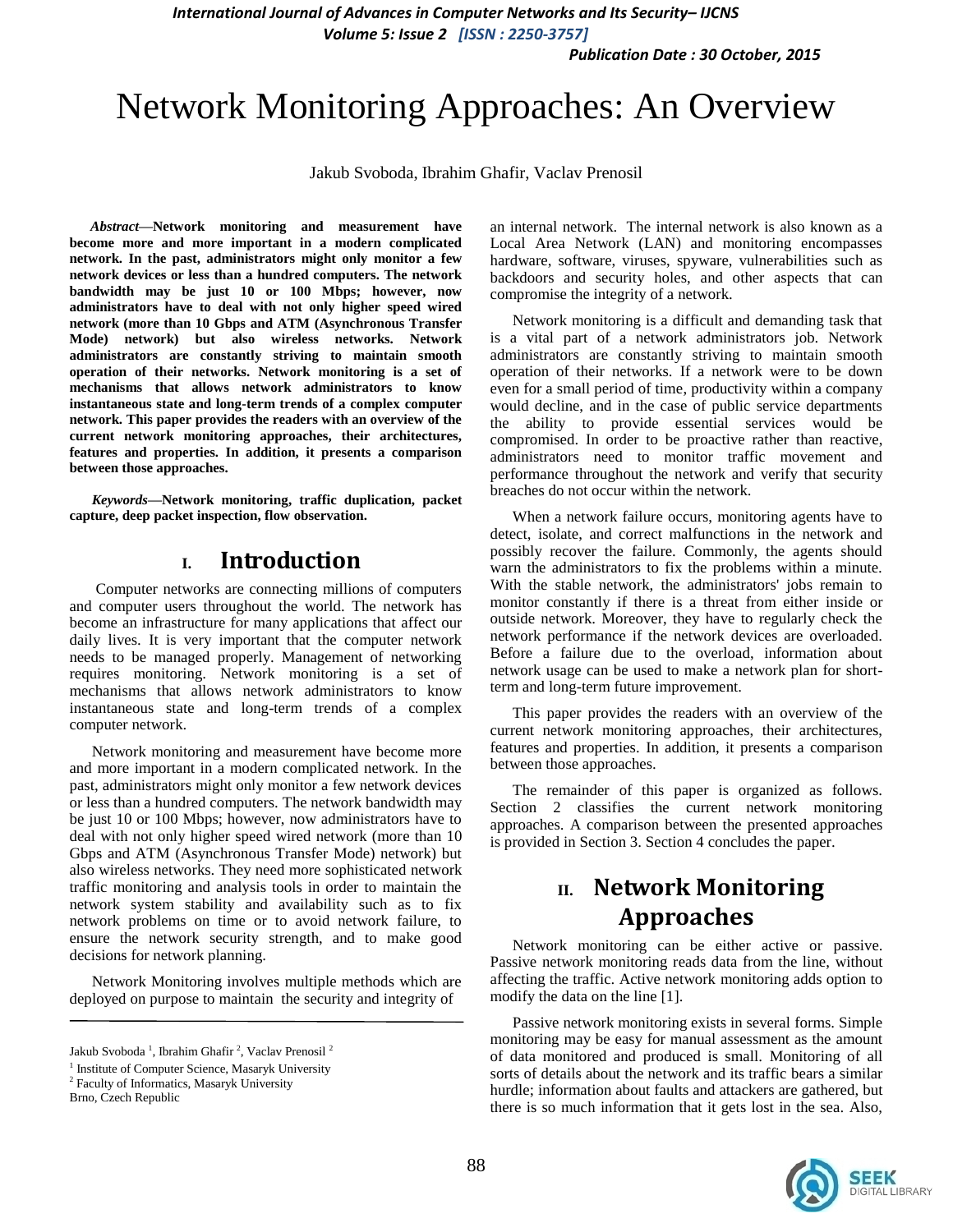the more data captured, the more technologically demanding it is to save and handle the data. Therefore, various ways of doing network monitoring compete with each other, as each has different tradeoffs, being targeted for different purposes, environments and users. Figure 1 shows the general architecture of network monitoring.



Figure. 1. General architecture of network monitoring.

The process of network monitoring consists of two major steps, traffic duplication and traffic analysis.

### *A. Traffic Duplication*

All types of network traffic monitoring have one common property; the traffic from the line is duplicated so that the copy can be analyzed. The duplication can take place in one of two modes; inline or mirroring [2]. A traffic duplication device in inline mode is placed in link. In mirroring mode, the duplication facility is already a built-in feature of a router or switch. There are several ways of traffic mirroring; port mirroring, TAP and a TAP-like setup using bypass NICs. The following subsections describe each way.

### *1) Port Mirroring*

Port mirroring is a functionality usually available in enterprise-oriented network switches and routers [3]. The traffic passing through selected ports of the switch or router is mirrored to another selected port. The port used for output of the duplicated traffic is usually called mirror port or SPAN port (Switched Port Analyzer). Figure 2 shows the principle of port mirroring. Both directions of the monitored link are transmitted in one direction over the mirror port.



Figure. 2. Principle of port mirroring.

There are two downsides of mirror ports. First, if the sum throughput of the traffic is larger than the mirror port can transmit, the mirror port becomes congested and drops packets. A full-duplex traffic is transmitted in one direction over the mirror port. That is up to twice the bandwidth of a single port for two ports serviced by the switch, and even more if more than two ports are serviced [4]. Second, most switches do not have enough computational power to handle both switching and mirroring. The switch's primary function is prioritized and the mirroring may not work properly during periods of peak traffic.

### *2) Test Access Port*

Test Access Port (TAP) is a packet capture device positioned in inline mode since the observed line is split. A TAP device is connected between the split parts of the line and the traffic is duplicated. Single TAPs duplicate the traffic to a single output, consisting of two physical ports for both downlink and uplink of the full-duplex link. Regeneration TAPs duplicate the traffic into multiple outputs. Aggregation TAPs merge both channels into one output port. There are three types of TAPs; copper, fiber and virtual. Figure 3 shows the traffic mirroring using Test Access Port. Both directions of the monitored link are transmitted separately.

Passive copper TAPs connect directly to the line. Since passive TAPs are not powered, a power outage cannot introduce a fault on the line. A disadvantage to passive copper TAPs is that only 10-Mbps and 100-Mbps connections are possible to tap this way. The passive connection distorts the signal in such a way that it is not possible to tap a gigabit Ethernet passively [5]. A patent by NetOptic presents a method that uses an active gigabit TAP equipped with capacitors to maintain the connection while the built-in bypass relays are switching [6].



Figure. 3. Traffic mirroring using Test Access Port.

Active copper TAPs function in a way resembling the approach in the preceding subsection. The signal going through the TAP is actively retransmitted and duplicated and no signal distortions are introduced, short of the negligible delay caused by the electronic circuitry. Downside of this approach is that power failure of the TAP causes a failover relay to switch, introducing a several hundred microseconds long delay [7].

Passive optical TAPs divert a percentage of the original signal to the mirrored output. The fact that no power failure of the TAP can occur is an advantage. A disadvantage lies in the fact that the signal in the line is weakened by the TAP [8].

Regeneration optical TAPs divert a very small fraction of the original signal to the mirrored output and amplify it to the full strength. A power failure just disables the mirrored output and introduces no faults on the line.

### *3) TAP-like Setup Using a Bypass NIC*

Setup using a network interface card (NIC) integrates traffic mirroring with traffic analysis. As it is shown in Figure 4, the observed line is split. Both ends in the split are connected to two NIC interfaces. The NIC is installed in a computer. The interfaces are configured in software as a network bridge. Acting as a bridge allows the split line to still

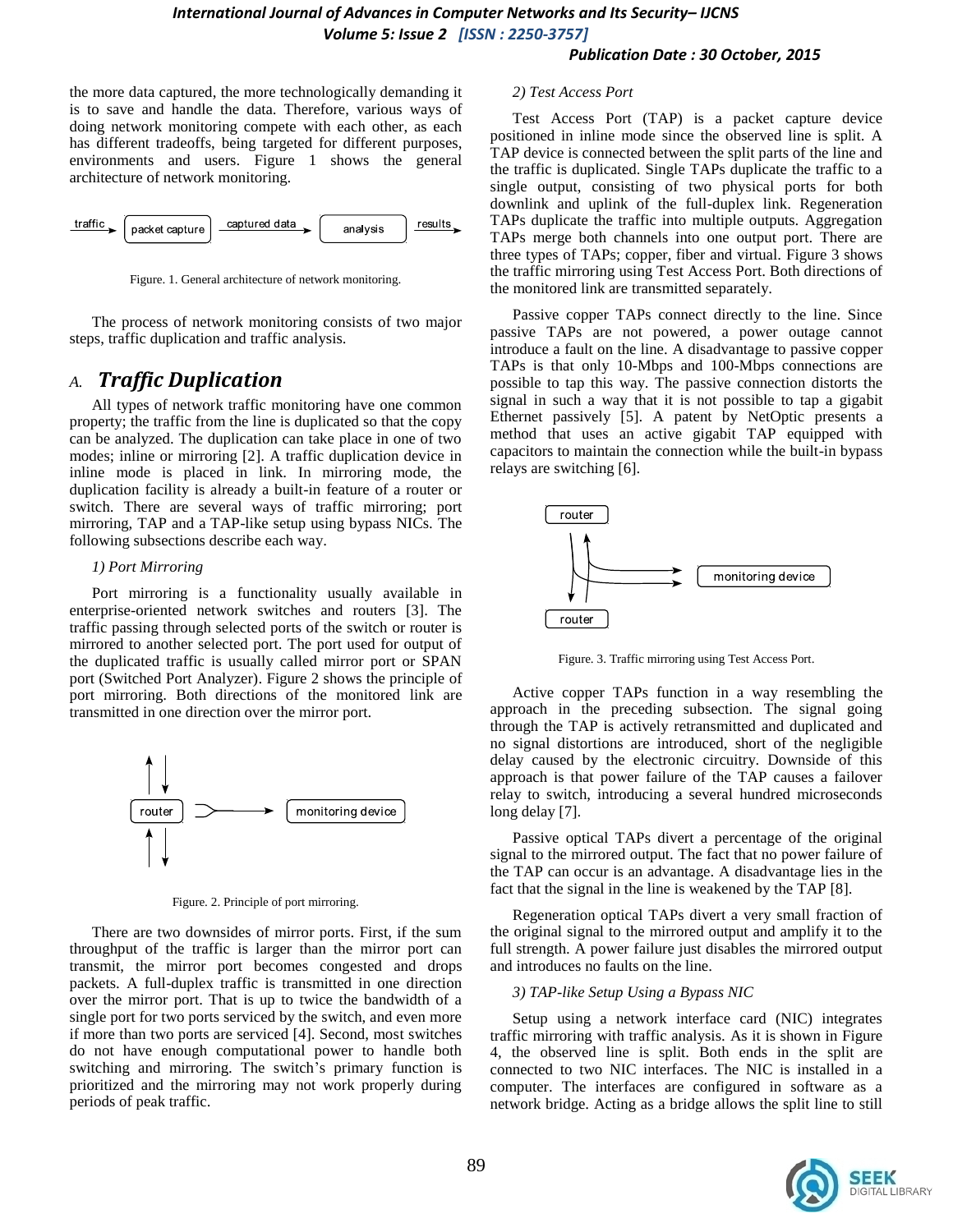function properly. Having the traffic pass through the computer allows traffic observation. This setup is positioned in inline mode, similarly to a TAP.



Figure. 4. Inline mirroring using two interfaces of a NIC.

Mirroring using NIC is possible using consumer-grade NICs. This introduces a point of failure. Once the software or hardware fails, the line is not connected anymore.

Specialized, so-called bypass NICs exist, as in Figure 5. Bypass NICs have the ability to bypass the two network interfaces whenever a failure occurs; e.g., a software crash or power loss [9].



Figure. 5. Bypass NIC in bypass mode bridges the connection in hardware so as not to break the connection.

A disadvantage is that the computer is locked in the particular location and cannot be moved without interrupting the connection.

### *B. Packet Capture*

Packet capture has three meanings in no particular order. First, it is an interactive approach to network monitoring. Second, packet capture is a packet trace file. Third, it is the act of capturing packets from network link. The capture can be saved to a file or read directly by a network traffic analyzer in real time [10].

#### *1) Packet Capture as a Packet Duplication Method*

Network traffic is captured from an observation point. It is not necessary that the capture is temporally and spatially dependent on subsequent analysis since the captured data can be saved to a file. This can be a temporary file as a part of the whole network monitoring process or it can be saved to a file for later use explicitly. The captured data is the same as it was on the line. The process of making a packet capture can be both manual and automatic [11].

### *2) Packet Capture as a Network Monitoring Approach*

The packet capture network monitoring approach consists of two basic steps; first, creating the packet capture file, and second, performing network traffic analysis on the captured file. Packet capture as a network monitoring approach can be both manual and automated. The automated approach is used for malware behavior recording and analysis [11]. Additional manual analysis of selected packet captures from such an automated system may also be possible [12].

The Layer 3 of the OSI model is usually used so that the traffic is seen as a series of IP packets. The captured traffic in this representation can then be viewed, searched in, or filtered [13]. It is also possible to filter the packets before capturing the packet trace [14].

Both graphical user interface (GUI) and command line interface (CLI) are used. In some setups, automation through scripting of the actions is possible. This is merely intended as a help for the human user and not designed to implement a complicated automated system. An intrusion detection system (IDS) may be considered to be a complicated automated system. In the context of packet capture analysis, even an IDSlike scripted functionality is still intended for individual interactive analysis [15].

The accessibility of full network data for free viewing and searching is unsurpassed among all the architectural approaches mentioned in this paper. The interactivity and access to any part of the traffic data can be an immense advantage. The user can search for highly specific artifacts without having to program anything and without being constrained by more automated software. It is useful for dealing with new traffic patterns, such as new malware or unknown communication protocols [12]. The interactivity is, however, a disadvantage when the pattern is already known, and the work is repetitive and automatable. The approach does not scale and it becomes burdensome to search through large amounts of data.

PCAP [16] is a commonly used file format for storage of the captured traffic. Tshark [17] and tcpdump [18] are examples of software operated through CLI. Wireshark [19] is an example of software with GUI.

### *C. Deep Packet Inspection*

Automation is a characteristic feature of deep packet inspection (DPI), especially in comparison to manual packet capture and analysis described above. Deep packet inspection is a technique of seeing the payload of IP packets. It is, however, also used to denote those architectural approaches to network traffic monitoring that use DPI in an automated fashion; DPI is incorporated into inherently automated systems.

Traffic capture and further analysis can be either separate processes in both time and space or they can be integrated in one process pipeline, as it is shown in Figure 6. The packet

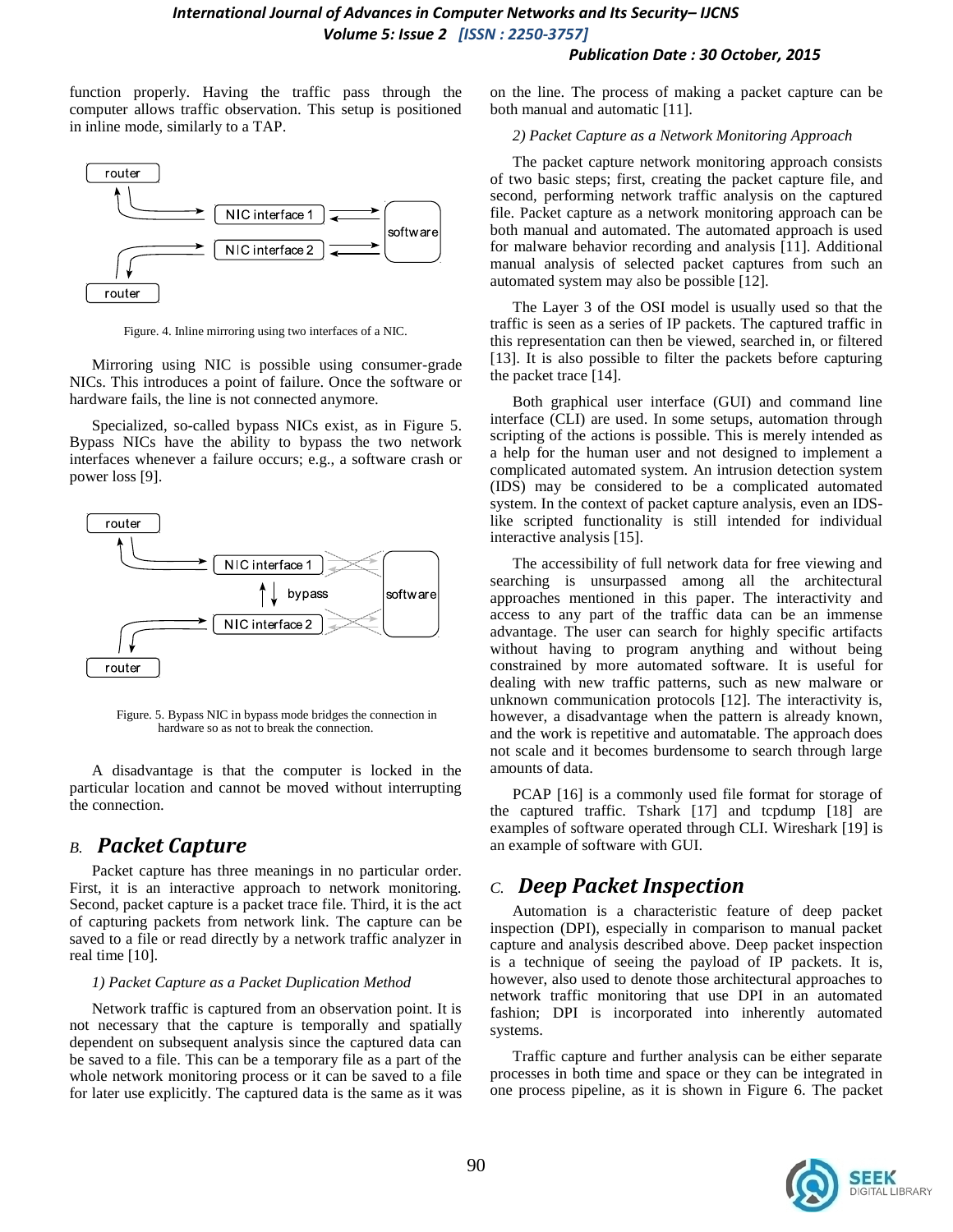capture approach can serve as a source of a PCAP file for further DPI-based analysis [20].



Figure. 6. DPI-based approach.

There are two major types of DPI-based analysis; pattern matching and event-based analysis. Both are used in various IDS/IPS (Intrusion Detection Systems / Intrusion Prevention Systems).

#### *1) Pattern Matching*

Pattern matching is a DPI method that involves searching through full network data for known sequences of bytes or for regular expression matches [21]. The principle of operation is shown in Figure 7. The search can be limited to specific parts of packets or to specific packets.



Figure. 7. DPI – Pattern matching method.

The relative simplicity is an advantage of this approach, which is why it is a popular type of DPI. Describing the sought data by sequences of bytes or by regular expressions is often straightforward.

This strength, however, becomes a problem when we want to search for patterns that are not possible or feasible to describe using regular expressions. If the data has to be decoded before further pattern matching and the decoding functionality is not already built in the network security monitor, it is usually impossible to craft a regular expression that also does the decoding. Compression may serve as an example of such decoding necessary before the pattern matching.

Complicated decision logic is also infeasible to do using just regular expressions. Example task; alert on expired SSL certificates on HTTPS connections coming from a specified list of IP addresses and from nowhere else. Translating detection of SSL certificate data to regular expressions might be impossible. The check whether a specific certificate belongs to a list might result in a complicated regular expression. Even if the first problem is ameliorated by an SSL decoder, the second one still stands. One step further, if the list of cues is dynamically changing at runtime, conversion of the algorithm to a regular expression becomes impossible at all. An example for that might be a threshold-based detection, e.g.,

alerting on hosts receiving more than 10 DNS errors per hour. Today's network traffic monitors, employing the pattern matching DPI method, usually decode the most used protocols [22].

The pattern matching approach is slow, compared to the flow observation approach explained in the following section. A concrete pattern matching implementation for 10 Gbps requires hardware acceleration using FPGA [23]. In contrast, a concrete flow observation implementation with no hardware acceleration handles 40 Gbps [24]. Compared to the event based approach in the next subsection, the pattern matching approach is also rather simplistic.

There are numerous algorithms for pattern matching. Pattern matching algorithms in the context of network monitoring are described by J. Kelly [25]. Besides algorithms, there are software packages for pattern matching, ready to be built into other software; Flex and MultiFast for instance. Use of Flex and MultiFast in the context of network traffic analysis is researched by T. Šima [26].

Snort [27] and Suricata [28] are software implementations of pattern matching DPI. ngrep [29] is a command line utility for pattern matching in captured packet traces.

### *2) Event-based Analysis*

The previous subsection describes cases where pattern matching is clearly an insufficient technique. Its inability to perform decoding or multiple steps of decision making is addressed in the architectural approach of event-based analysis. In the approach of DPI with event-based analysis, as it is shown in Figure 8, packets are processed into events that are in turn processed by scripts [30]. Scripts may implement complex processing algorithms and add new DPI-related functionality.



Figure. 8. DPI with event-based analysis.

Such an architectural approach replaces the pattern matching part with algorithms implemented as a computer program. The algorithms can be both stateful and stateless. Stateless algorithms are just an immediate reaction or chain of reactions to specific events. Stateful algorithms can use program variables to remember state between event occurrences. Bro Network Security Monitor [31] is a network monitor with such an architecture.

### *D. Flow Observation*

An approach differing from the ones described in preceding sections is flow observation. The contents of the packets are not analyzed beyond information from packet headers. This information is aggregated into flows. RFC 7011

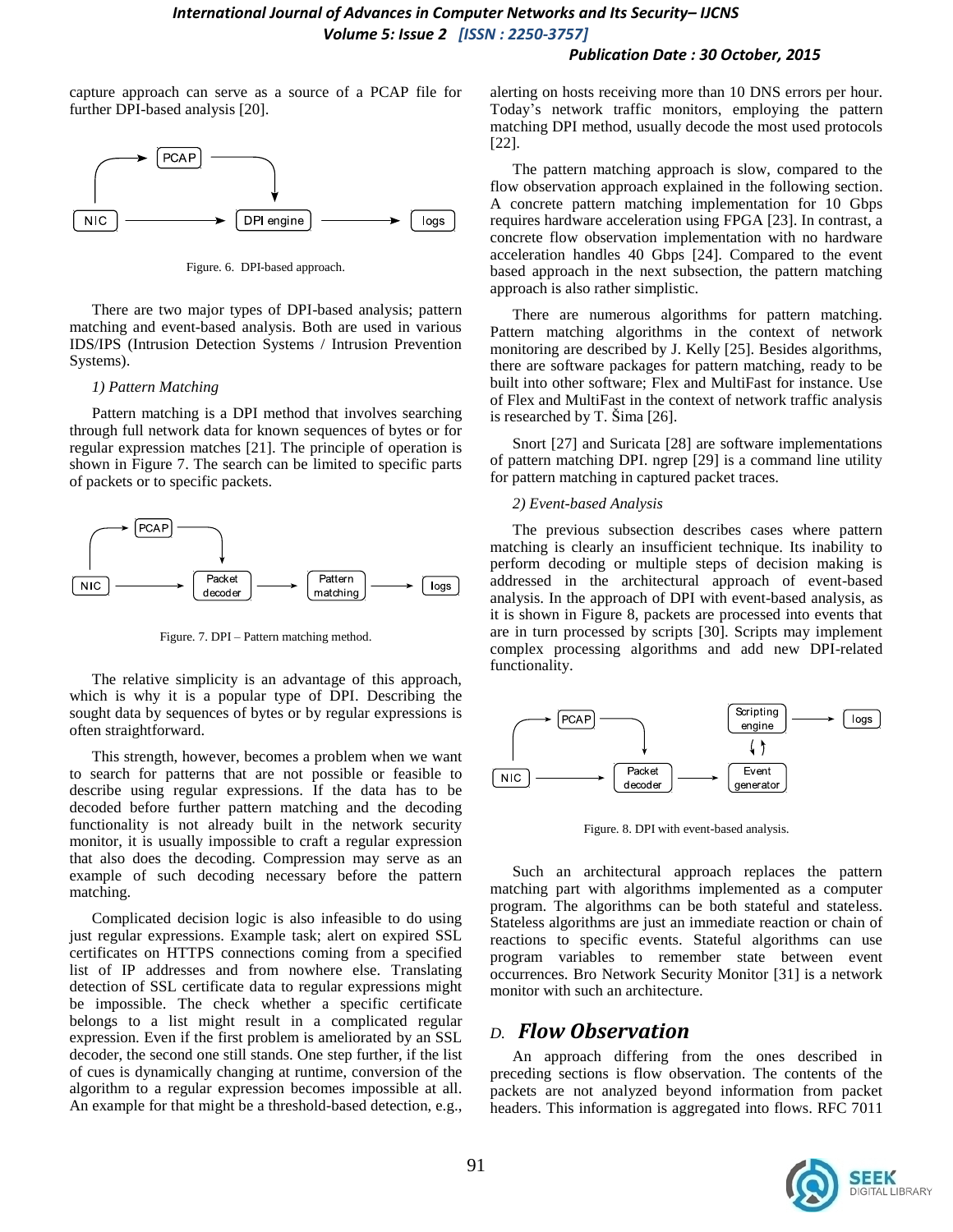[32] provides the following definition of a flow: "A Flow is defined as a set of packets or frames passing an Observation Point in the network during a certain time interval. All packets belonging to a particular Flow have a set of common properties."

The following five-tuple is used as the common property distinguishing flows from each other: source IP address, destination IP address, source IP port, destination IP port, Layer 4 protocol.

In the architectural approach of flow observation, the network traffic monitor stores information about the observed flows like the identifying 5-tuple, number of transmitted bytes and packets and L4 protocol flags, but it does not analyze nor store the payload.

Because the data itself is not handled, flow observation has several advantages. Since the payload is not analyzed, flow observation is faster than the other approaches on the same hardware. Moreover, not storing the payload results in considerably less stored data than in the case of packet capture mentioned above. Not processing the payload also makes it less of a privacy concern, compared to packet capture or DPI. Flow data may be used to comply with data retention laws [33].

Figure 9 shows the flow observation architecture. Upon observation, packets are sent to a metering process. The metering process identifies flows and counts their statistics. From this point on, the original packets are not processed. The metering process sends the information about flows to an export process after a certain period of time. The metering and export processes usually reside together on a network probe. The export process sends the finalized flow information to a collector for storage and subsequent processing.



Figure. 9. Flow observation architecture.

There are two notable formats for the transmission of flow information; NetFlow [34] developed by CISCO and IPFIX [35] developed by IETF. Some of the existing software flow exporters are nProbe [36] softflowd [37], YAF [38], and FlowMon [39]; selected flow collectors are nProbe [36], nfdump [40], flowd [41], IPFIXcol [42], and SiLK [43].

### **III. Comparison**

Table I shows a comparison between the current network monitoring approaches and presents the pros and cons of each approach.

| TABLE I. | COMPARISON BETWEEN NETWORK MONITORING |
|----------|---------------------------------------|
|          | <b>APPROACHES</b>                     |

| <b>Monitoring</b><br>Approach |      | <b>Pros and Cons</b>                                                                                                                                                                                           |
|-------------------------------|------|----------------------------------------------------------------------------------------------------------------------------------------------------------------------------------------------------------------|
| Port<br><b>Mirroring</b>      | Pros | - Widely available in switches.                                                                                                                                                                                |
|                               | Cons | - Unreliable.                                                                                                                                                                                                  |
|                               | Pros | - Reliable at high speeds.                                                                                                                                                                                     |
| <b>TAP</b>                    | Cons | - Expensive.<br>- Requires disconnection at installation.                                                                                                                                                      |
| <b>Packet</b>                 | Pros | - Unfettered access to full network data during<br>analysis.                                                                                                                                                   |
| capture                       | Cons | - Mostly manual analysis.<br>- Doesn't scale to high speeds and large capture<br>size.                                                                                                                         |
| <b>Pattern</b>                | Pros | - Easy detection rule development.<br>- Scales well to high speeds.                                                                                                                                            |
| matching<br><b>DPI</b>        | Cons | - Not all data can be described by patterns or<br>regular expressions.                                                                                                                                         |
|                               | Pros | - Scales well to high speeds.<br>- Improvement in expressive power over pattern<br>matching DPI.                                                                                                               |
| Event-<br><b>based DPI</b>    | Cons | - Requires more complicated implementation<br>than pattern matching DPI.<br>- Rule development requires the developer to<br>learn considerably more about the DPI<br>implementation than for pattern matching. |
| Flow<br>observation           | Pros | - Privacy - packet payload data not used.<br>- Scales well to high speeds.<br>- The output data is a fraction of the size of the<br>monitored traffic data.                                                    |
|                               | Cons | - Stores only aggregated metadata about the<br>traffic.<br>- Limited options at analyzing data.                                                                                                                |

# **IV. Conclusion**

Given the data packet and network traffic flow information, administrators can understand network behavior, such as application and network usage, utilization of network resources, network anomalies and security vulnerabilities. The network traffic is first duplicated and then analyzed. There are two ways of traffic duplication; port mirroring and TAPs. There are three approaches to traffic analysis; packet capture, predominantly automated deep packet inspection, and flow observation. Each approach has its strengths and disadvantages.

This paper provides the readers with an overview of the current network monitoring approaches, their architectures, features and properties. In addition, it presents a comparison between those approaches.